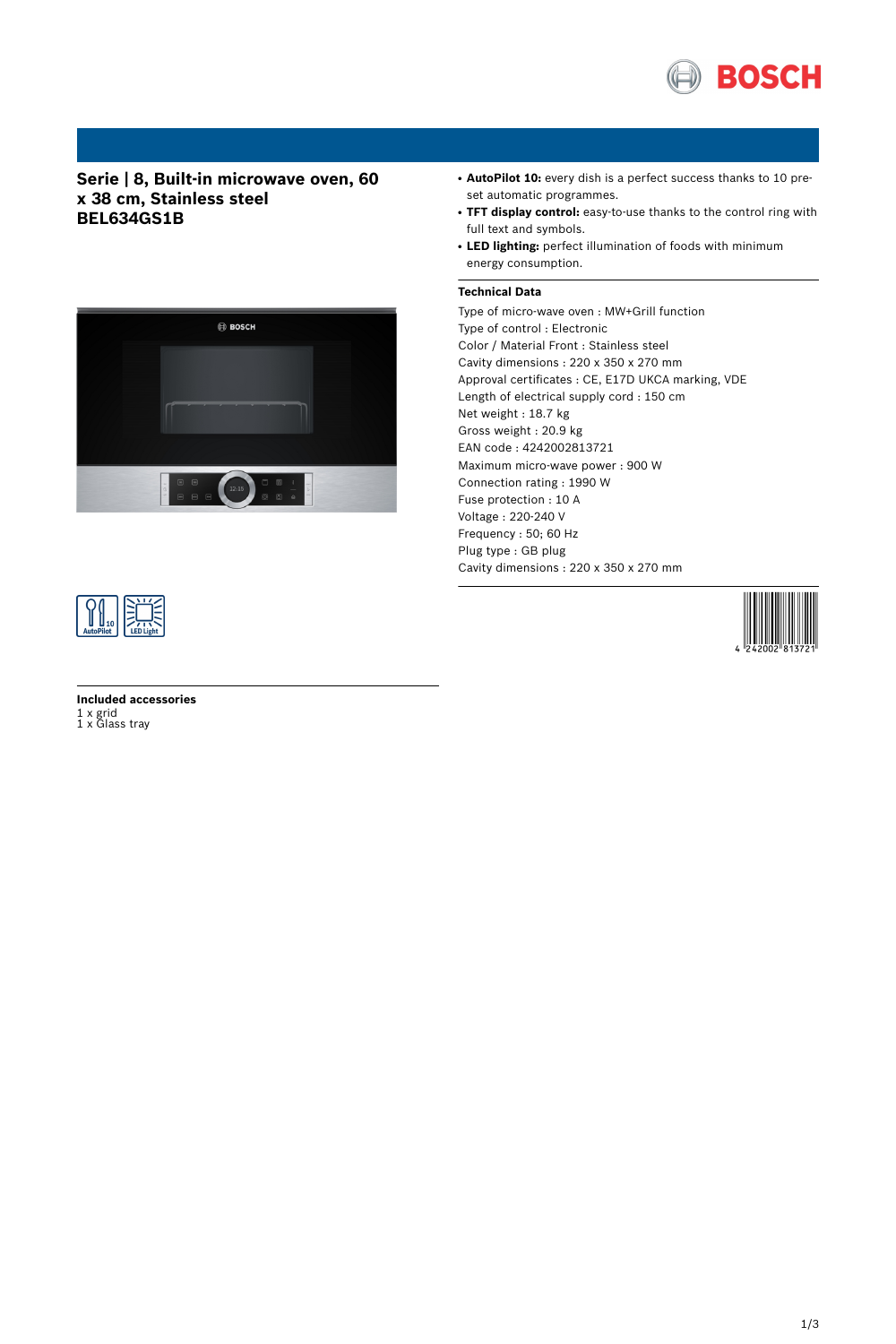

## **Serie | 8, Built-in microwave oven, 60 x 38 cm, Stainless steel BEL634GS1B**

### **Design**

- stainless steel, Glass base cavity with Glass base, stainless steel
- Electronic clock timer
- Bosch control wheel, Touch controls
- Touch key operation
- Side opening door, left hinged

#### **Features**

- Start button
- Intelligent microwave inverter technology: For optimised results maximum output power will be regulated to 600 W when used in longer operation for gentler cooking.
- Microwave and grill for separate use
- Electronic open button
- AutoPilot, <sup>10</sup>
- LED light
- Integral cooling fan

#### **Programmes/functions**

- <sup>900</sup> <sup>W</sup> maximum microwave power and the following options 180 W, 360 W, 600 W, 90 W, 900 W
- 1.3 KW grill function
- Grill and microwave power levels <sup>90</sup> W, <sup>180</sup> W, <sup>360</sup> <sup>W</sup> combinable

## **Accessories**

- <sup>1</sup> <sup>x</sup> Glass tray, <sup>1</sup> <sup>x</sup> grid

#### **Performance/technical information**

- Cavity volume: <sup>21</sup> <sup>l</sup>
- Power cord length <sup>150</sup> cm Cable length
- Total connected load electric: 1.99 KW
- Nominal voltage: <sup>220</sup> <sup>240</sup> <sup>V</sup>
- Appliance dimension (hxwxd): 382 mm x 594 mm x 318 mm
- Niche dimension (hxwxd): <sup>362</sup> mm <sup>382</sup> mm <sup>x</sup> <sup>560</sup> mm <sup>568</sup> mm x 300 mm
- For installation into <sup>a</sup> <sup>60</sup> cm wide wall unit, installation in tall housing
- Please refer to the dimensions provided in the installation manual